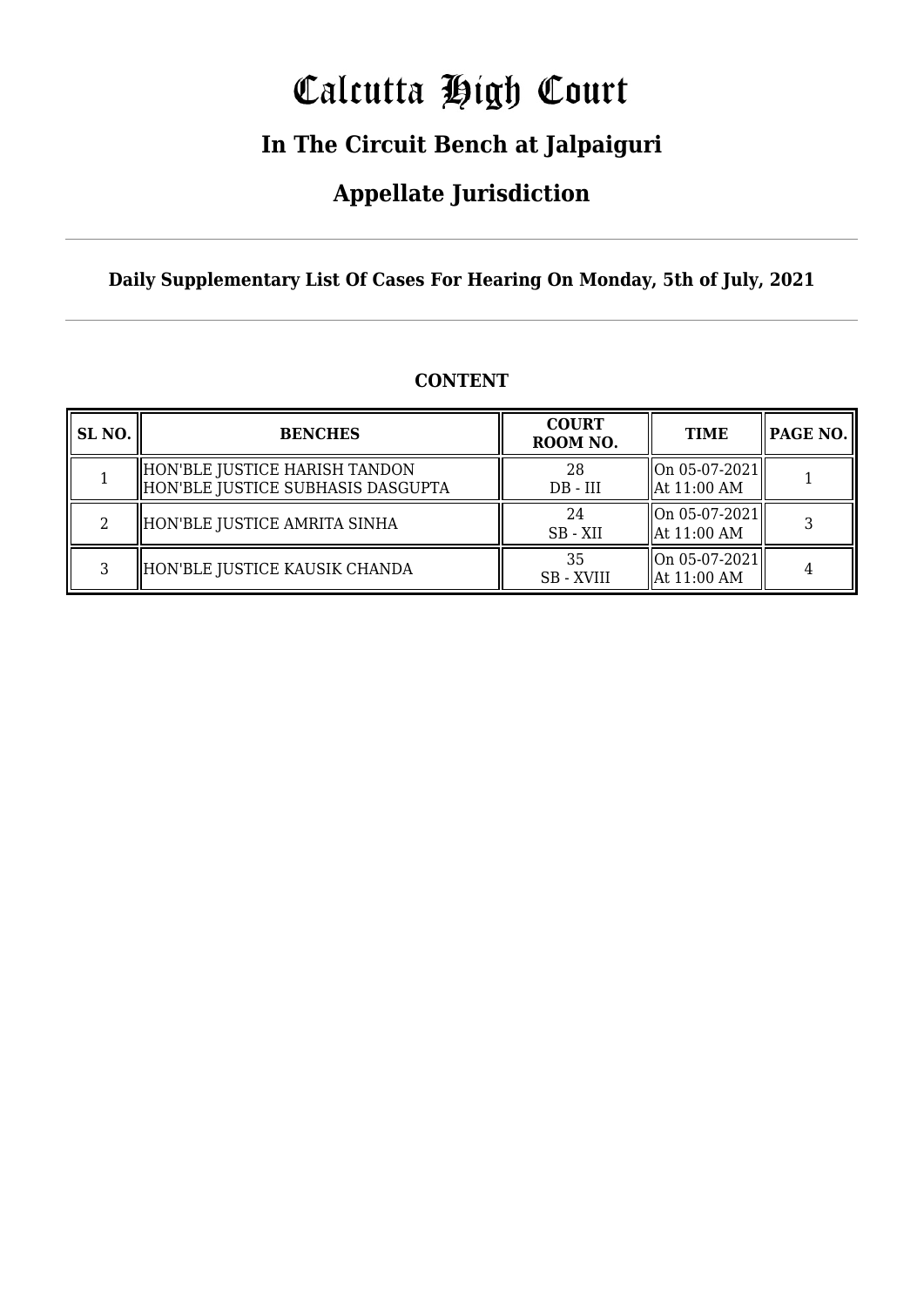

## Calcutta High Court **In The Circuit Bench at Jalpaiguri Appellate Side**

**DAILY CAUSELIST For Monday The 5th July 2021**

**COURT NO. 28 DIVISION BENCH (DB - III)**

**AT 11:00 AM**

**HON'BLE JUSTICE HARISH TANDON HON'BLE JUSTICE SUBHASIS DASGUPTA (VIA VIDEO CONFERENCE)**

#### **FROM PRINCIPAL BENCH**

|              |                    | APPLICATION FOR ANTICIPATORY BAIL                                                               |                              |
|--------------|--------------------|-------------------------------------------------------------------------------------------------|------------------------------|
| $\mathbf{1}$ | CRM/405/2021       | SURABHI JAIN AND ORS<br><b>VS</b><br>THE STATE OF WEST<br><b>BENGAL</b>                         | SIDHI SETHIA                 |
|              | IA NO: CRAN/1/2021 |                                                                                                 |                              |
| 2            | CRM/670/2021       | PRASENJIT ROY<br>VS<br><b>STATE OF WEST BENGAL</b><br>AND ORS.                                  | ARNAB SAHA                   |
| 3            | CRM/683/2021       | SHIULI BARMAN @<br><b>CHANDANA BARMAN</b><br><b>VS</b><br>THE STATE OF WEST<br><b>BENGAL</b>    | <b>SUDIP GUHA</b>            |
| 4            | CRM/691/2021       | PACHA MADAK @<br>SUKESHWAR MODAK AND<br><b>ANR</b><br>VS.<br>THE STATE OF WEST<br><b>BENGAL</b> | HILLOL SAHA<br><b>PODDER</b> |
|              |                    | <b>APPLICATION FOR BAIL</b>                                                                     |                              |
| 5.           | CRM/563/2021       | <b>UJJAL SARKAR</b><br><b>VS</b><br>THE STATE OF WEST<br><b>BENGAL</b>                          | HILLOL SAHA<br><b>PODDER</b> |
|              | IA NO: CRAN/1/2021 |                                                                                                 |                              |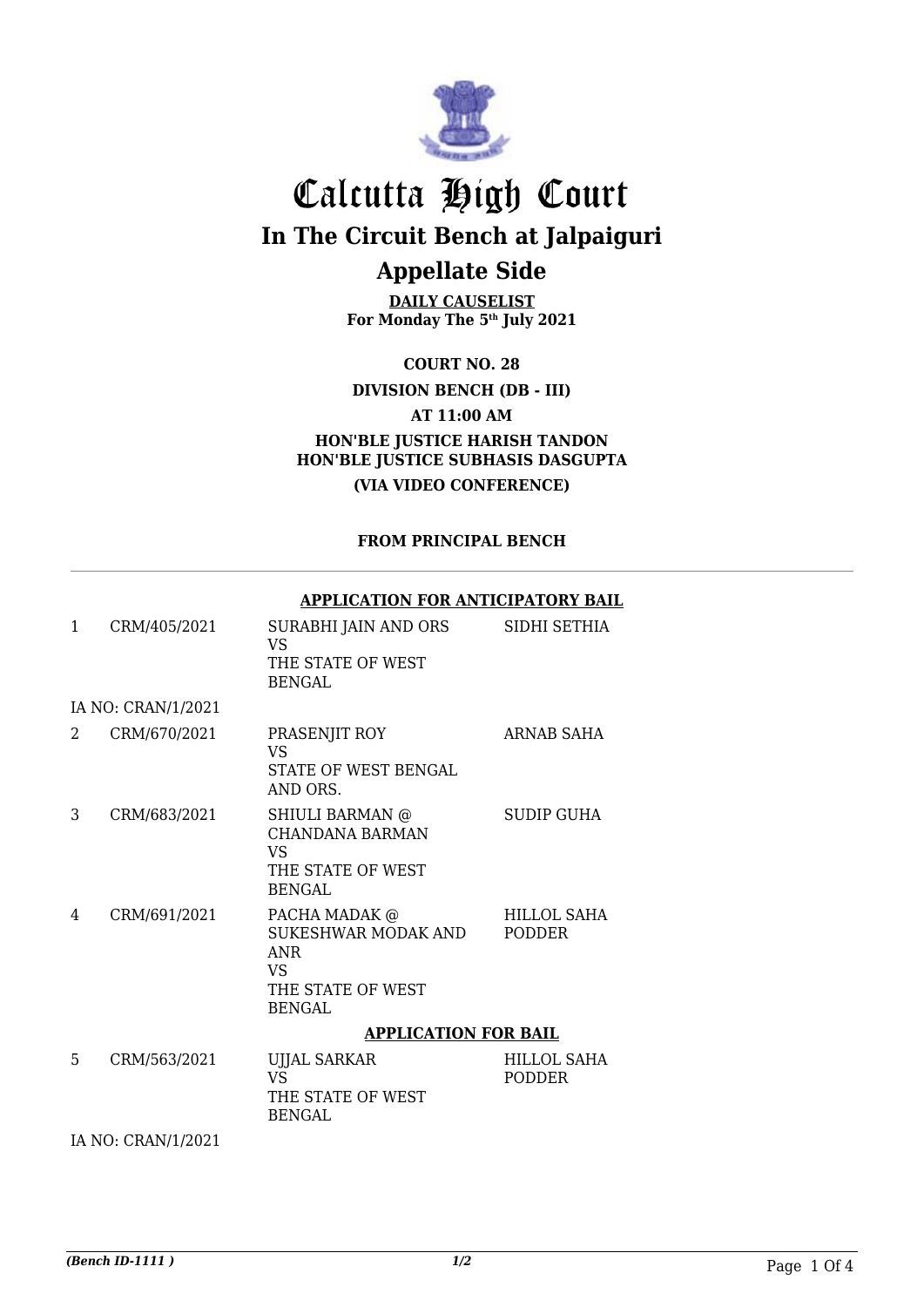| 6. | CRM/688/2021 | KHOKON DEBNATH<br>VS |  |
|----|--------------|----------------------|--|
|    |              | THE STATE OF WEST    |  |
|    |              | <b>BENGAL</b>        |  |

JAYDEEP KANTA BHOWMIK

#### **APPLICATION**

|                 | IA NO. CRAN/1/2021 RAMESH MANJU BISHNOI@ | PRITAM ROY |
|-----------------|------------------------------------------|------------|
|                 | RAMESH MANJU BISHNOY@                    | PRITAM ROY |
|                 | RAMESH KUMAR BISHNOI                     |            |
| In CRM/497/2021 | Vs                                       |            |
|                 | THE STATE OF WEST                        |            |
|                 | BENGAL.                                  |            |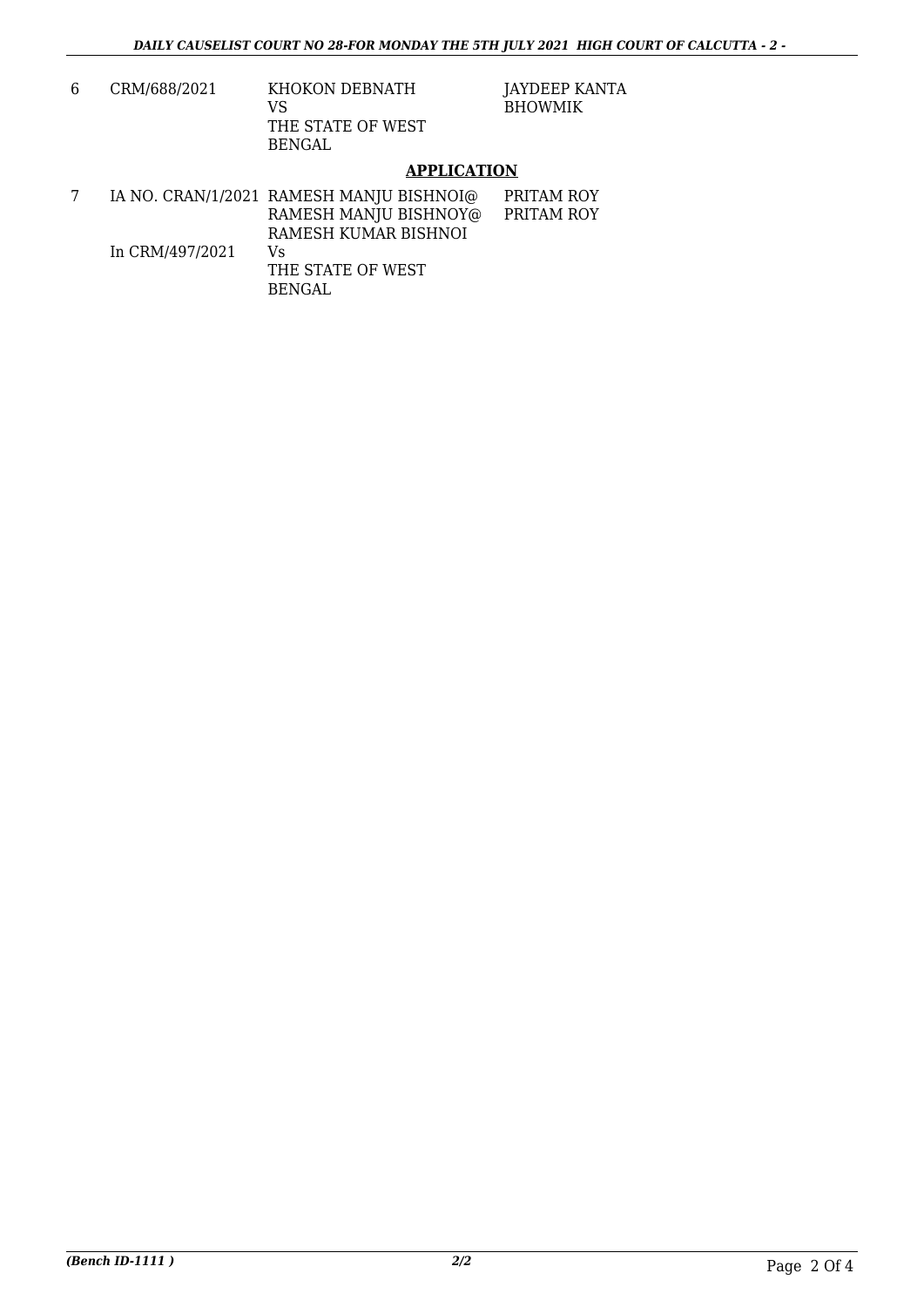

## Calcutta High Court **In The Circuit Bench at Jalpaiguri Appellate Side**

**DAILY CAUSELIST For Monday The 5th July 2021**

**COURT NO. 24 SINGLE BENCH (SB - XII) AT 11:00 AM HON'BLE JUSTICE AMRITA SINHA (VIA VIDEO CONFERENCE)**

**FROM PRINCIPAL BENCH**

#### **MOTION**

1 WPA/1089/2021 NIRMALA DEVI

VS STATE OF WEST BENGAL AND ORS.

KAUSTUV SHOME